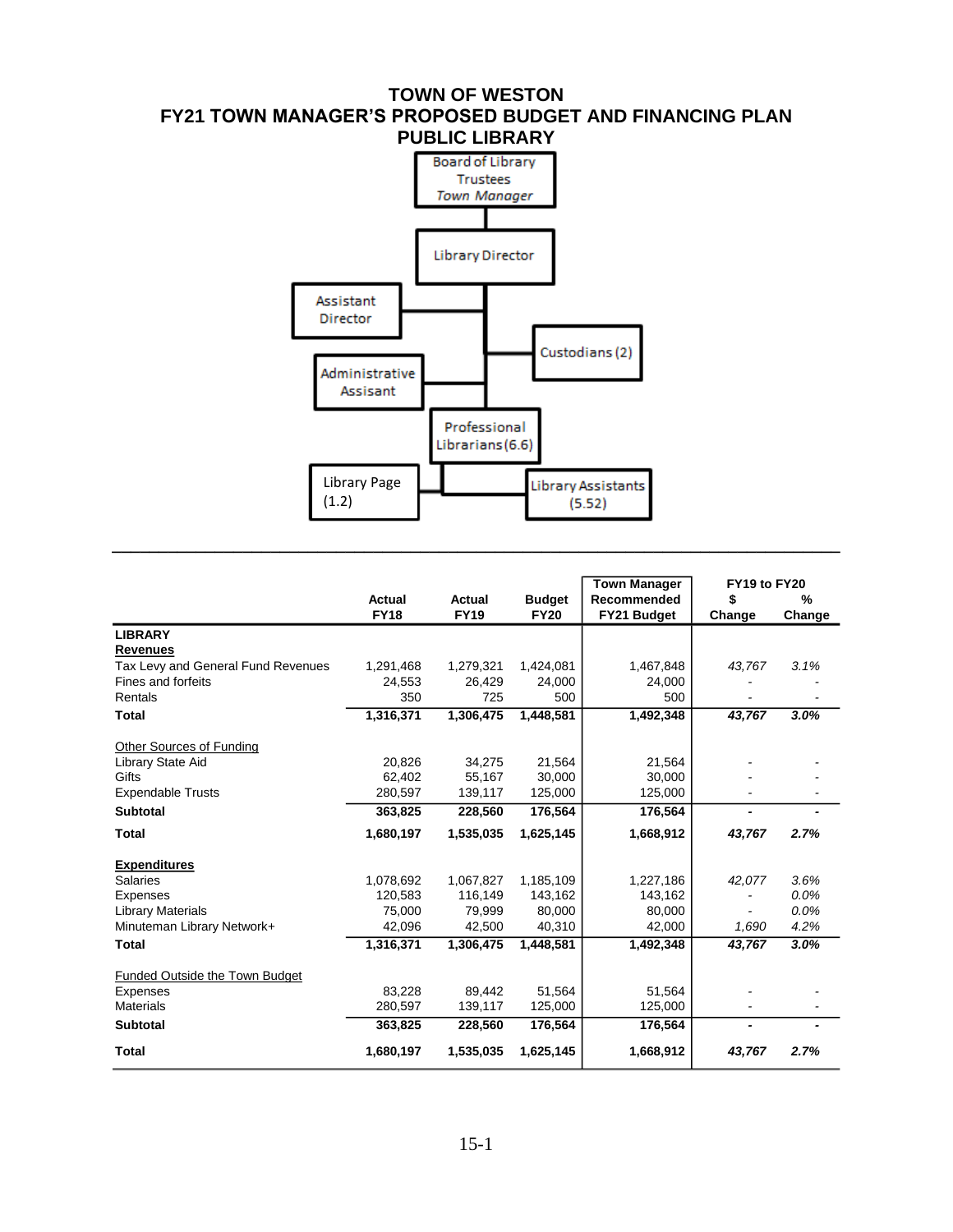## **Town of Weston FY21 Town Manager's Proposed Budget**

## **PUBLIC LIBRARY**

#### **Description of Services**

The mission of the Weston Public Library is to provide materials, resources and programs for lifelong learning and enjoyment. The Library serves the entire community by making available collections on a broad array of subjects of interest to its patrons. It is a forum for the community, providing a welcoming and well-maintained facility for meetings, informal gatherings, lectures and other cultural events (Mission Statement reaffirmed September 10, 2012).

The Library has two requirements it must meet to maintain its State accreditation:

- 1. The municipal appropriations for the Library budget must increase by 2.5 percent over the average of the budget for the prior three years; and
- 2. 16 percent of the budget must be expended on materials (i.e., books, periodicals, databases). The funds for materials can come from any source. For the Weston Library, expenditures for materials need to equal approximately \$235,828. Approximately \$155,828 of this amount comes from Trust funds, with the remaining amount coming from the Town's appropriation.

#### **FY21 Departmental Goals**

- 1. Digitize local history items and create online archive
- 2. Expand service to underserved populations with community partners
- 3. Explore upgrade or replacement to library website

| <b>Staffing Levels</b>              | <b>FY18</b>    | <b>FY19</b>                   | <b>FY20</b>           | FY21        |
|-------------------------------------|----------------|-------------------------------|-----------------------|-------------|
|                                     | <b>Funded</b>  | <b>Funded</b>                 | <b>Funded</b>         | Recommended |
| Director                            |                |                               |                       |             |
| <b>Assistant Director</b>           |                |                               |                       |             |
| Professional Staff - Full Time      | 4              | 4                             | 4                     |             |
| Professional Staff - Part Time      | 2.6            | 2.6                           | 2.6                   | 2.6         |
| Para-Professional Staff - Full Time |                |                               |                       |             |
| Para-Professional Staff - Part Time | 4.52           | 4.52                          | 4.52                  | 4.52        |
| <b>Administrative Assistant</b>     |                |                               |                       |             |
| Pages                               |                |                               |                       |             |
| Custodians                          | $\overline{2}$ | $\mathfrak{D}_{\mathfrak{p}}$ | $\mathcal{D}_{\cdot}$ |             |
| <b>Total FTE</b>                    | 18.12          | 18.12                         | 18.12                 | 18.12       |

#### **Budget Recommendations**

Level Services: Approximately 65% of the annual funding for library materials is provided from trust funds for the benefit of the Library.

New Requests Recommended by Town Manager: None

New Requests Not Recommended by Town Manager: None